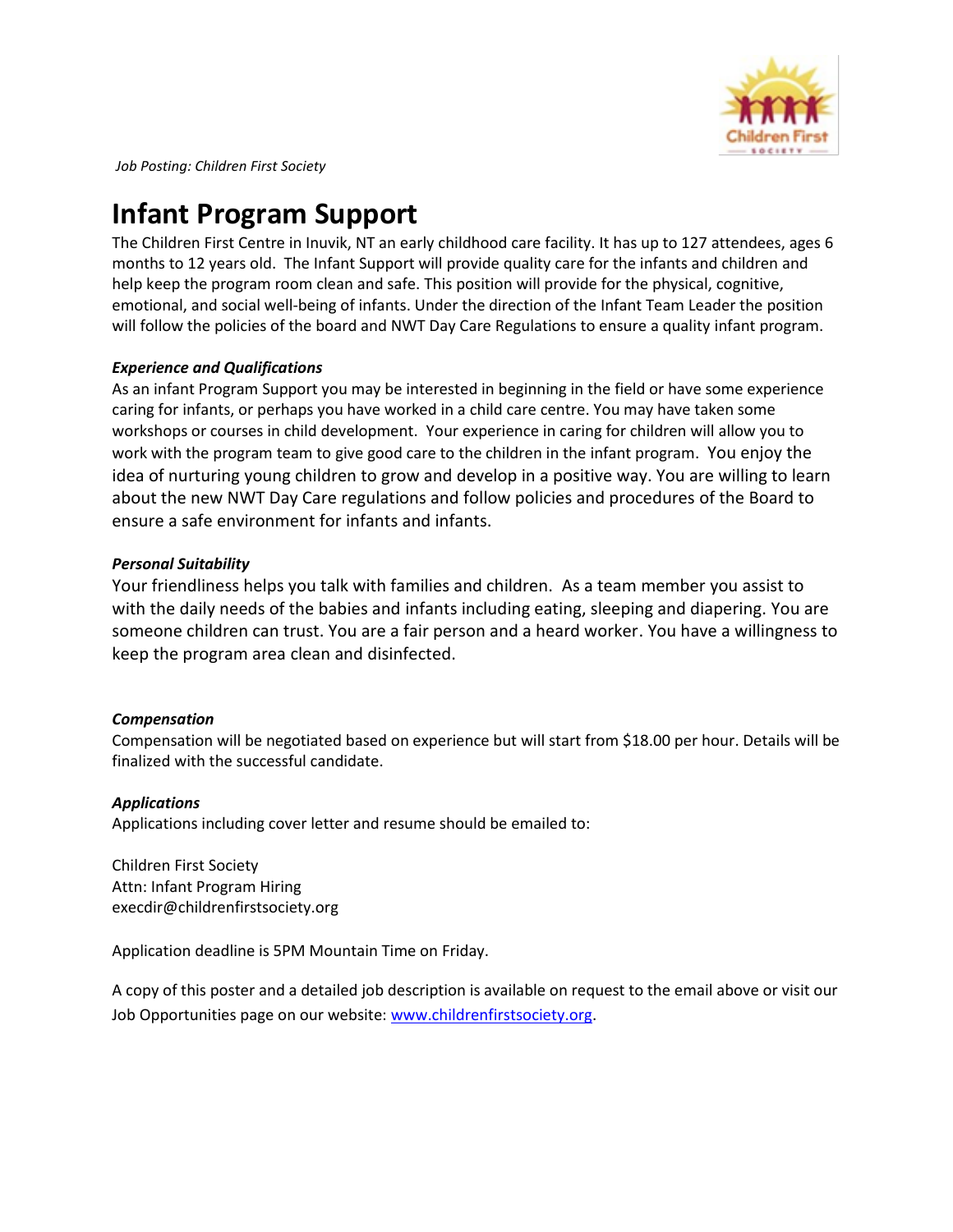

### **Job DESCRIPTION**

| <b>Position Status</b>          | <b>Position Title</b> |
|---------------------------------|-----------------------|
| <b>Full Time, Indeterminate</b> | <b>Infant Support</b> |

## **PURPOSE OF THE POSITION**

The position provides support, mentoring and guidance to the infant program staff of the Children First Centre, which is a licensed daycare with 120 spaces for children aged 6 months – 12 years old. Under the direction of the Executive Director, the position will follow the policies of the board and NWT Day Care Regulations to ensure adequate care, supervision and a developmentally appropriate program for the infants.

#### **SCOPE**

Located in Inuvik the incumbent reports to the Executive Director and Team Leader and is responsible for the day to day care children in the infant program, which are 6 months to 2 years of age. **Responsibilities**

**1. Assist with a daily program that meets the goals and objectives of the Children First Centre, and the daily program requirements in the** *Child Day Care Standards Regulations* **using intentional practice.** 

#### **Main duties:**

- a. Observe children to record interests and needs
- b. Plan and implement activities to meet the Children First Centre goals and the cultural, physical, emotional, intellectual and social needs and interests of the children in the infant program
- c. Develop weekly and monthly schedules of the daily program that follow intentional practice meeting the individual needs of the children
- d. Assist with a portfolio for each infant to track the developmental needs and interests of the child
- e. Maintains an open, friendly, and cooperative relationship with each child and family
- f. Talks, sings, and reads to infants frequently.
- g. Assist with feeding, diapering, sleeping and other physical routines as needed.
- h. Advise the Executive Director or Team Leader of equipment and maintenance needs
- i. Ensure equipment and the facility are clean, and safe at all times
- j. Follow sanitary, health and safety regulations.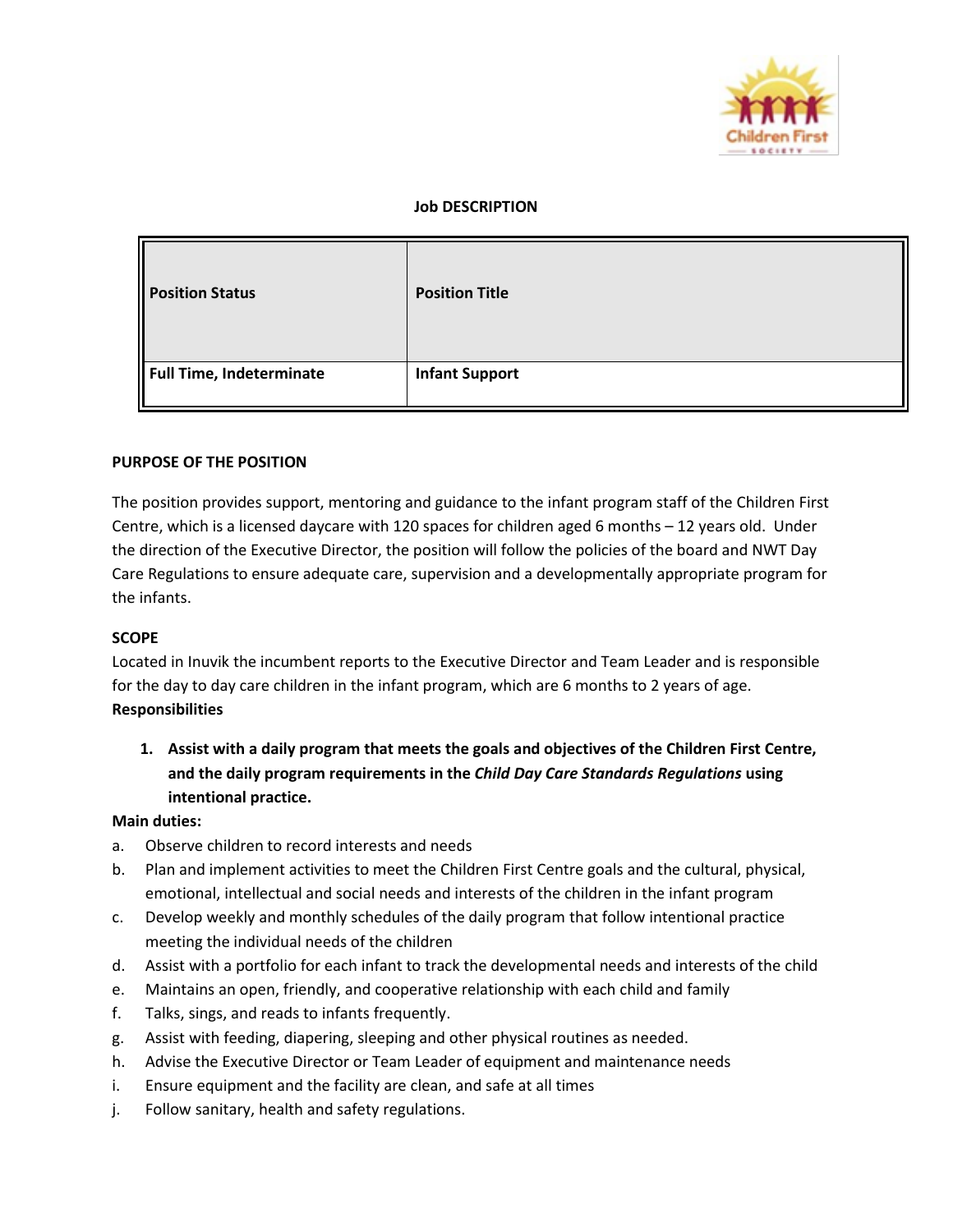

- k. Involve self in spontaneous play.
- l. Encourage creativity and individuality of each child.
- m. Communicate verbally and non-verbally with the children at an appropriate level.

# **2. Supervise the children attending the facility.**

# **Main duties:**

- a. Ensure that children are supervised at all times
- b. ensure required staff:child ratios in the infant programs
- c. Promotes feelings of security and trust in infants and infants.
- d. Greets infants and their parents warmly and with enthusiasm each morning
- e. Assures that: each infant and infant is warmly greeted upon arrival; each infant is held; and each child is gradually assisted to become a part of the small group
- f. Responds quickly in a soothing and tender manner to infants' cries or calls of distress.
- g. Responds consistently to infants' needs for food and comfort.
- h. Help supervise children on field trips

# **3. Establish routines and procedures consistent with the Children First Centre policies. Main duties:**

- a. Identify and teach positive behaviours expected of children
- b. Adjust expectations to match the development levels of the children
- i. Implements individualized feeding plans for children; respects individual preferences and eating styles; sits with infants and shares family-style meal; models manners and good nutrition.
- j. Tends to children's personal hygiene needs, remaining especially attentive to them during routines such as diaper changing, cleaning, feeding, and changing soiled or wet clothes.
- k. Correct children using positive developmentally appropriate discipline
- l. Respects infants' curiosity about each other; ensures that children treat each other gently.
- m. Maintain a professional attitude and confidentiality within the program at all times.

# **3. Communicate regularly with parents and encourage their participation.**

# **Main duties:**

- **a.** Keep parents informed of their child's progress and participation in the daily program
- b. Establish regular communication with parents
- c. Assist with and encourage opportunities for parents to be involved in the daily program,

# **4. Pursue ongoing professional development through appropriate courses, seminars or workshops.**

**5. Perform other duties as required.**